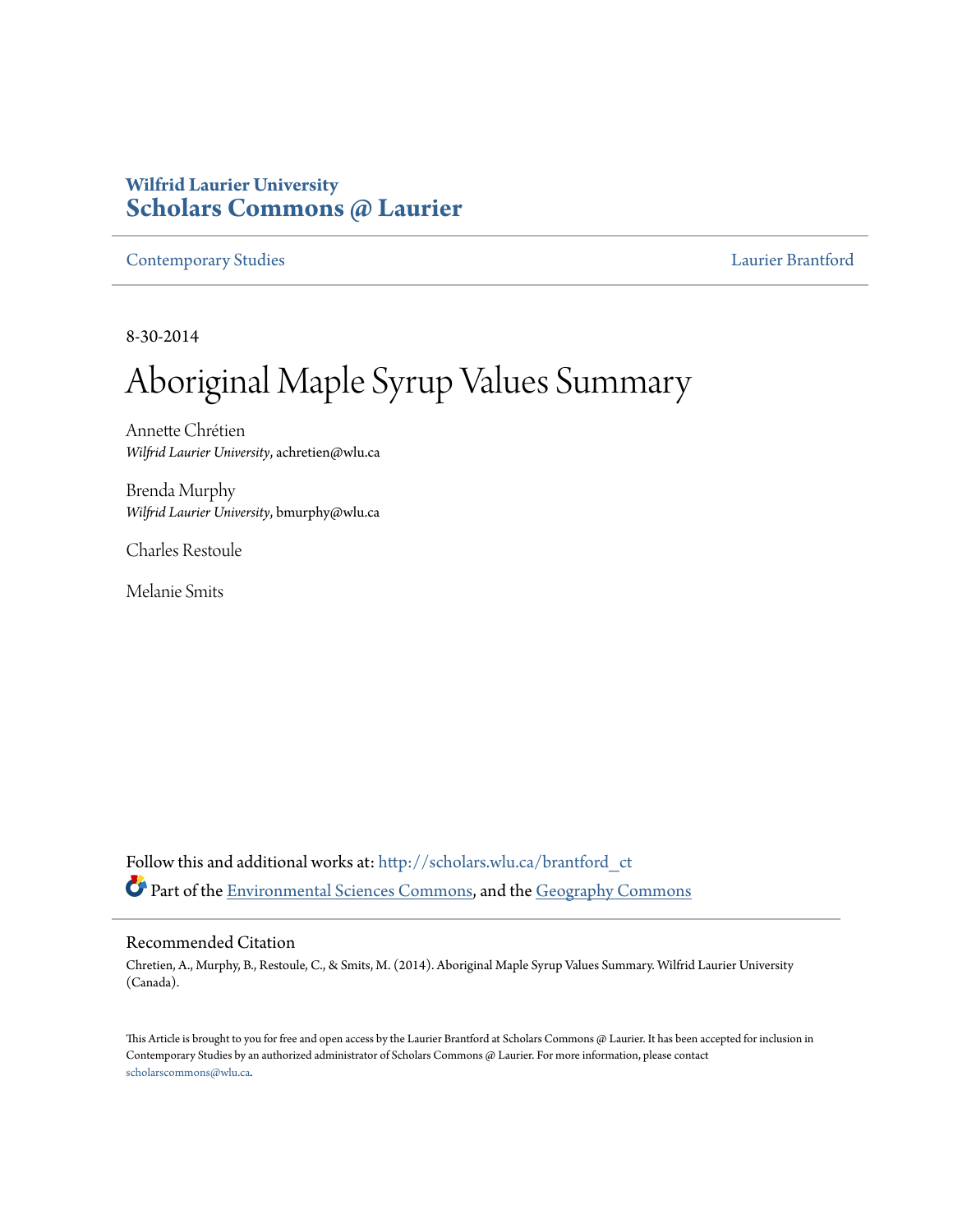

## **ABORIGINAL MAPLE SYRUP VALUES SUMMARY By: Dr. Annette Chrétien, Dr. Brenda Murphy, Charles Restoule, and Melanie Smits**

#### **Principal Investigator**

Dr. Brenda Murphy, Associate Professor Wilfrid Laurier University, 73 George St. Brantford, ON N3T 2Y3 Phone: 519-756-8228 (x5718) [bmurphy@wlu.ca](mailto:bmurphy@wlu.ca)

#### **Project Manager**

Mr. Bryce Gunson, Resilient Communities Research Collaborative, Wilfrid Laurier University, 73 George St. Brantford, ON N3T 2Y3 Phone: 519-756-8228 (x5405) [bgunson@wlu.ca](mailto:bgunson@wlu.ca)

#### **Introduction**

This summary is drawn from a larger report that explores the values Aboriginal people associate with the production of maple syrup, and related maple syrup practices. The examination is based on interviews that were conducted by research assistant Melanie Smits throughout the summer of 2013. In all, fifteen interviews with sixteen Aboriginal people were conducted throughout the province of Ontario, and one producer from Quebec. Interviewees included producers and Elders with knowledge of maple syrup practices and beliefs from both First Nations and Metis people.

The collected data was used to develop a model based on the Medicine Wheel. This model (see attached) was initiated by Elder Charles Restoule, and adapted by Annette Chretien, and Brenda Murphy. It reflects the information that was shared, and Indigenous ways of knowing including Indigenous Knowledge (IK). The model also serves as a framework for presenting the information that was shared in the interviews emphasizing the cyclical and relational aspects of maple syrup practices in Aboriginal contexts. Five different aspects were identified using this approach: 1) Openings: Sunrise; 2) Harvesting Practices (Production); 3) Sharing Ways of Knowing (Knowledge Transmission & Mobilization); 4) Closings: Sunset; and 5) All My Relations (Aboriginal Values).

#### 1) Openings: Sunrise

Many of the Aboriginal producers who were interviewed consider maple syrup production and related practices as part of a 'cycle'. This belief means there is no clear differentiation between beginnings and endings per se. For example, for some producers the maple season begins with mid-winter ceremonies aimed at praying for 'new babies' in the spring including maple sap and strawberries. Alternately, Anishnaabe beliefs divide the year into thirteen moons; *Zhiishbak Geezis* is Sugar Moon (in March). Spring, ceremonies, spiritual beliefs, and the new year were all terms that were repeated by many of the Aboriginal producers who were interviewed. Maple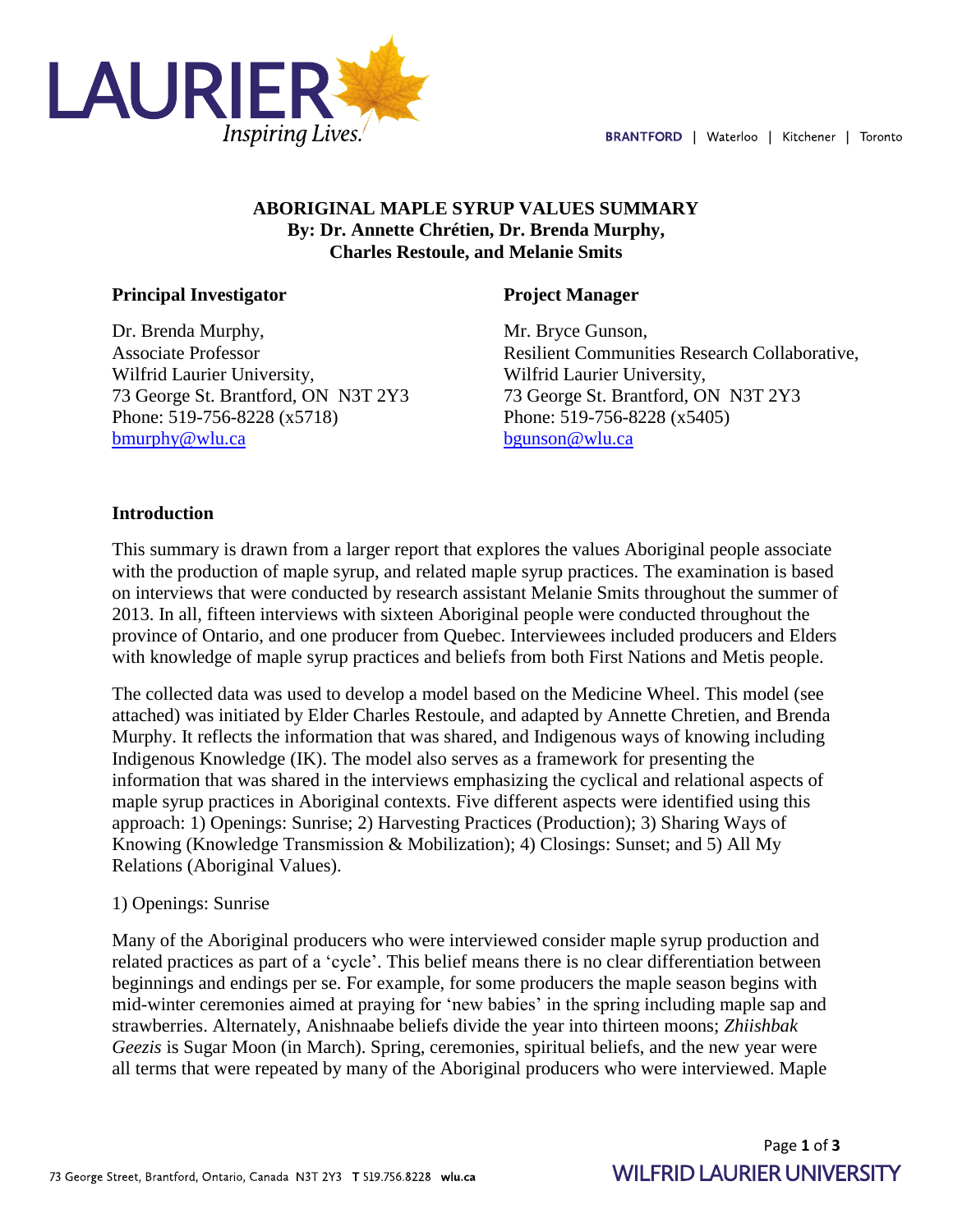sap and syrup making is seen as a cultural practice, and a cultural marker for the broader cycle of life and death.

Questions dealing specifically with opening ceremonies, first tap, and 'waking up the earth' provided detailed information about the values associated with the opening of the maple syrup cycle in some Aboriginal communities. Stories about ceremonies that related directly to the opening of the season were diverse and specific to the culture of each producer and their beliefs. As a group, there was a wide range of practices including more formal traditional ceremonies stemming from a community belief, and more personal casual ceremonies.

#### 2) Harvesting Practices (Production)

A wide range of harvesting practices was described in the interviews, many of them directly related to the size of the bush and the purpose of the production. For example, some producers described community activities that were very personal in nature even down to tapping five trees, and producing only enough syrup for one breakfast. Most were making syrup for family use or within the community. For these producers the technology remained fairly simple, most using cauldrons and outdoor fire either with wood or oil for boiling. Some producers refused to use more recent technologies such as lines/tubes, vacuums and reverse osmosis because they felt these harvesting practices were harmful to the trees. And, some actually believed that the medicinal values of the sap and syrup would be harmed by using these technologies.

A number of experimental harvesting practices were also revealed. For example, some producers tap different types of trees such as black maple to explore the differences in quantity and quality between species. One commercial producer combines state of the art harvesting technologies such as lines and vacuum with a few buckets and spigots that serve as a monitor to assess and gauge when to stop collecting sap for that year. When the sap gets milky in the buckets he knows it is time to stop harvesting the sap. In his opinion, because the lines are a closed system, it runs the risk of drying out the trees.

#### 3) Sharing Ways of Knowing (Knowledge Transmission & Mobilization)

With regards to how and when the producers learned how to make maple syrup, a number of different experiences and strategies were recounted. Some recalled seeing maple syrup being made and/or participating in the activities as children. Many of the producers we interviewed remembered collecting sap or making syrup as children, some with great grandparents, other producers with grandparents. Notably, at that time it was for ceremonial uses not for commercial production.

Sharing knowledge within and between families was very common in our interviews. What was interesting was the belief that the trees were also 'social beings' who constituted and had families of their own. One producer referred to them as having uncles and aunties and even their own nations. In sharing their sap, the trees were visiting and teaching the communities.

#### 4) Sunset: Closings

Little information was provided about the end of the season. Given that maple syrup production is seen as a cycle, many of the activities connected to closing the season are also related to beginning the next season. It was mentioned that maple practices are about values, and the whole